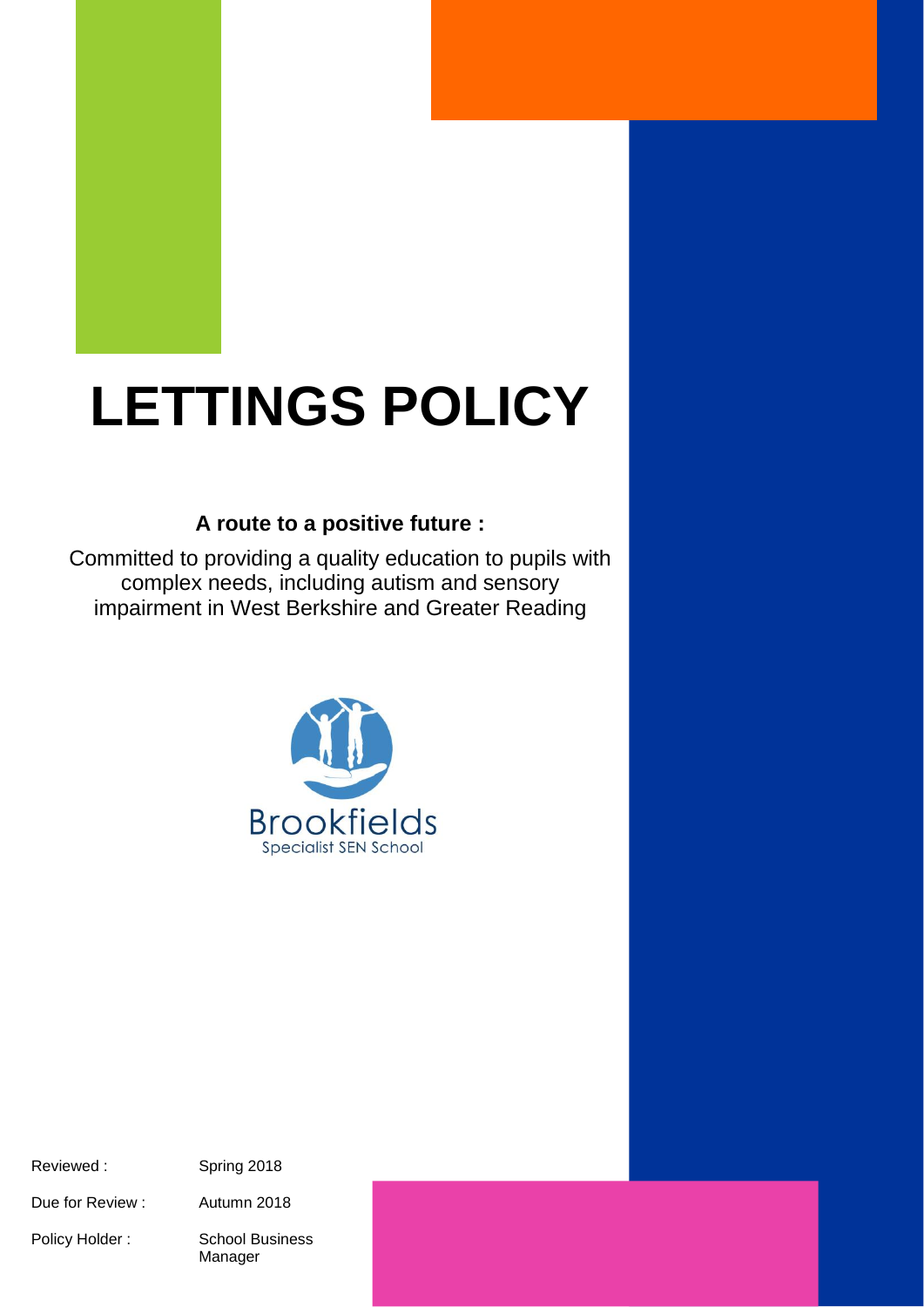## **BROOKFIELDS LETTINGS POLICY**

#### **Brookfields School Equalities Statement**

**All pupils at the school are offered a broad, balanced, stimulating and relevant curriculum regardless of their background, culture or ability. Each pupil is valued for who they are and what they bring to the school. We appreciate and celebrate the richness of diversity within the school community as well as the wider community. Through the work we do across the school on developing Values, we actively promote the importance of tolerance, co-operation, courage, determination, friendship and respect. Through this approach, pupils develop independence, confidence and integrity which prepares them for their future lives.**

#### **Purpose and background**

Elements of the school site may be let to other organisations, usually *outside* normal lesson times. Charges may be levied for the use of the site. This policy determines the guidelines for these lettings.

#### **Policy objectives**

It is the policy of the Governing board to allow the use of the school's facilities for the benefit of the local community and to increase income without detriment to the school. Income from lettings shall be used to enhance the education of pupils. Notwithstanding this the Governors reserve the right to refuse a letting at their absolute discretion. As Brookfields is in the centre of a residential area the school facilities will only be available for use, on a regular basis, at restricted times at weekends.

Lettings will only be authorised once confirmation of adequate public liability insurance is in place.

#### **Management of policy**

**School:** This policy is implemented and managed by the Headteacher.

*Governing board:* The Governing board has delegated the oversight, review and update of this policy to its Finance Committee

#### *Associated policies*

Community Partnership

Financial Management

Health & Safety

#### *Practice and procedures*

The Governors have delegated the day-to-day decision-making in respect of lettings to the Headteacher. The Headteacher and staff will implement the necessary contractual, accounting and administrative procedures in accordance with Local Authority regulations and will apply the procedures stated in the school's Financial Management Policy as applicable.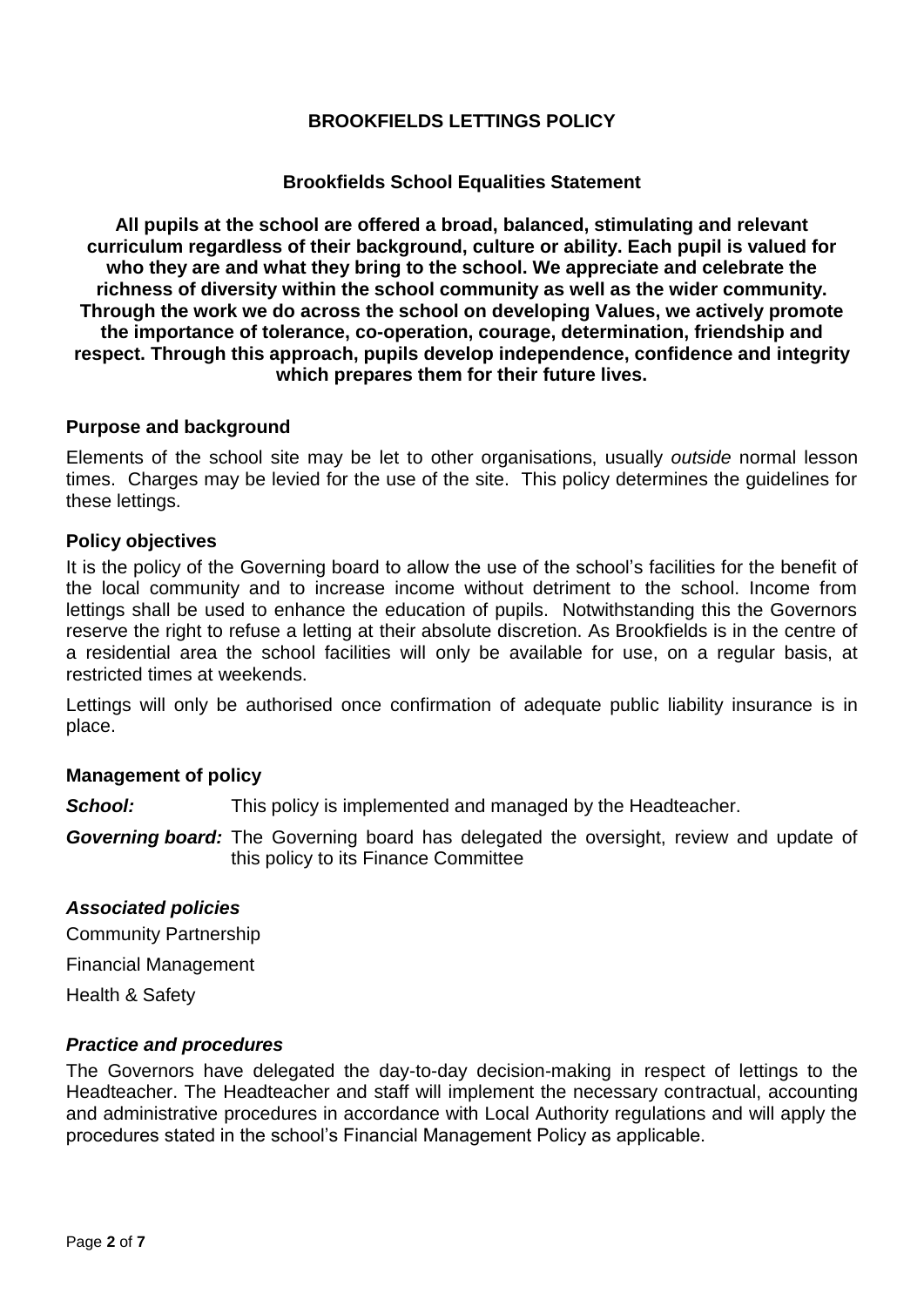The scale and method of charging shall be determined and reviewed at least annually by the *Finance and Premises Committee*.

All hirers will be required to sign the school's lettings agreement and be given a copy of the school's Health and Safety Policy *which* contains a section that states the procedures applicable to safeguard the welfare of users of the school site. *Hirers should also sign the timesheet of the person employed on associated caretaking/keyholder duties before each letting starts.*

Income from lettings, which is earned through the use of public facility, must be banked as income into the school's public fund budget/imprest account, not into any school fund.

Supervision. The onus is on the hirer to ensure that, where children are involved, supervision should be consistent with the age and numbers of those involved.

Insurance. It is essential that users of the school's facilities are adequately covered by a suitable insurance.

## **Appendices**

Lettings Agreement, Scale of Charges

## **APPENDIX 1 – LETTINGS AGREEMENT AND NOTES**

## **The standard West Berkshire hirer's agreement must be completed. In addition, please note the following:**

#### **TERMS OF LETTINGS**

Users of the school premises will be provided with clear guidelines relating to the use of facilities. The Governors reserve the right to withdraw the use of the facilities if the terms and conditions set out and agreed in advance are not complied with. Half a term's notice is required where regular users wish to stop hiring the facilities. The period of letting will coincide with the school calendar and so will be on a termly basis. Facilities are not usually available during school holidays. If for any reason the facilities are not available for a term then whenever possible notice will be given half a term in advance.

PLEASE NOTE: Users of the swimming pool may be given very short notice that the pool is not available for use. This can be for a variety of reasons which might include malfunctioning equipment or deterioration of water conditions. Where closure is unavoidable users will not be charged. However, the school will not accept any liability for loss of income that sudden closure might cause.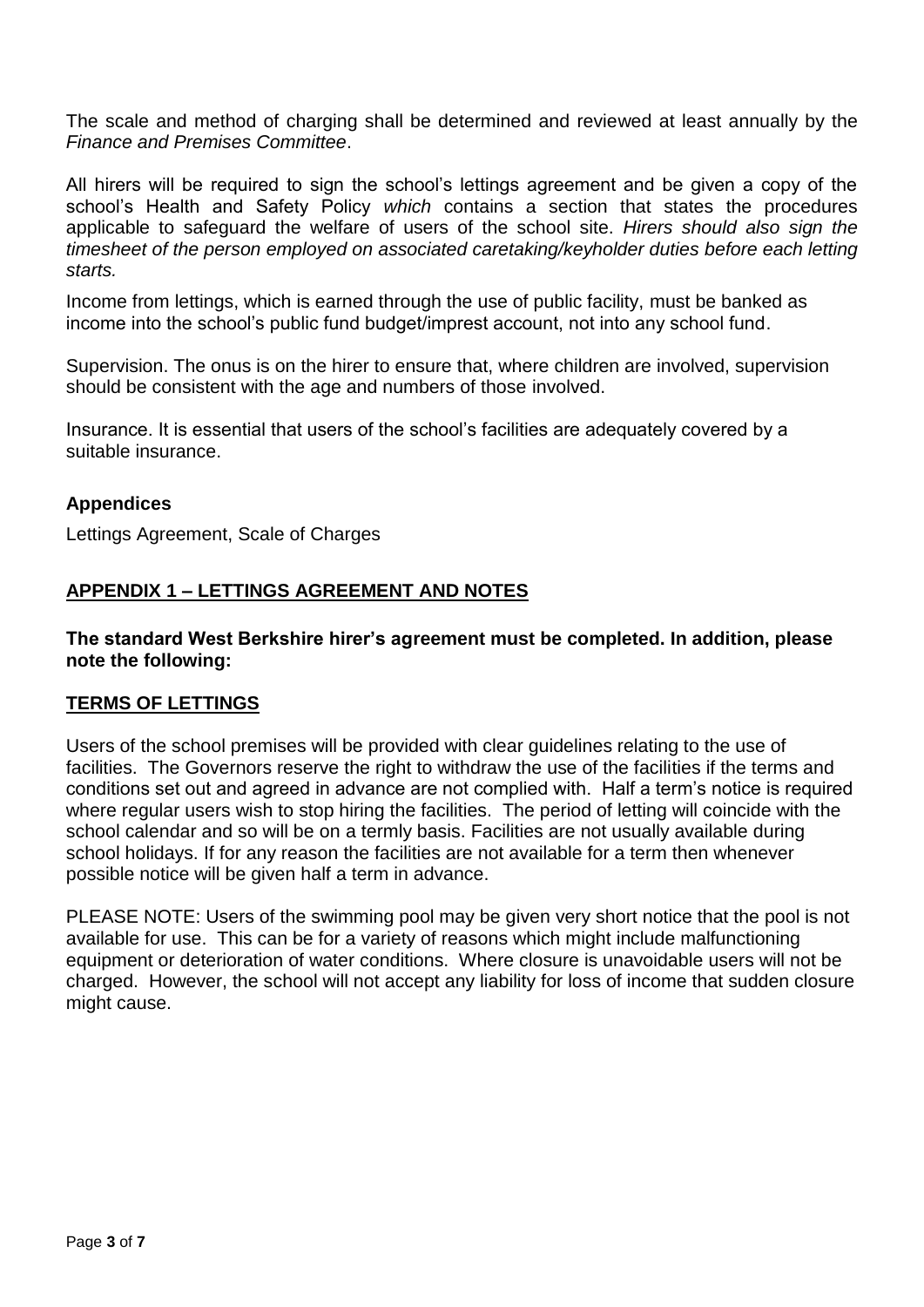# **GENERAL RULES**

- 1. Food and drink are not permitted on the premises.
- 2. Close supervision of children is a necessity to avoid accidents.
- 3. The person responsible for the hire of facilities should always check changing rooms at the end of the hire to ensure that they are left in an acceptable condition. A cleaning charge will be made if any facilities need to be cleaned before they can be used after a letting. As the school cannot accept liability for the loss of personal belongings a check should be made that such items are not left behind. Any nappy waste must be taken home by users or bagged in the appropriate bin liner and placed in the yellow nappy waste bin in the school's bin compound. If the yellow bin in the swimming pool area is used it must be emptied by the hirer at the end of the let.
- 4. The hire of facilities will be for a specific purpose. Other areas of the school or school equipment should not be used if it is not part of the agreement. The school will make a charge for any additional facilities used.
- 5. The hire of facilities is normally on an hourly basis. The hirer should not enter the building until the time of booking. The hirer should also leave promptly at the end of the booking. The hirer will not be insured for periods beyond the lettings agreement and the school will make a charge for the additional time that facilities are used.
- 6. There is a non-smoking policy on the whole school site. Hirers are responsible for ensuring that anyone using the facilities and anyone accompanying them adhere to this policy.
- 7. There is a no dogs (except guide dogs) policy on the whole school site. Hirers are responsible for ensuring that anyone using the facilities and anyone accompanying them adhere to this policy.
- 8. The hirer must check the site when arriving and leaving. If users have dropped litter the hirer must remove it (or ask the user to).

## **HEALTH AND SAFETY**

In an emergency you can use any of the telephones around the school. There is a telephone situated in the cupboard in the swimming pool building, and in the seating area in the main reception. Dial 9 followed by 999. The school address is:

> Brookfields School Sage Road **Tilehurst** Reading RG31 6SW

For minor accidents first aid kits are available. The caretaker will inform you of their location. If you do find it necessary to use first aid equipment please notify the office of the equipment used so that it can be replaced.

If you have any concerns about the standards of the facilities provided then please contact the school office as soon as possible. If damage is done by the hirer or if the pool is fouled in anyway then please see the caretaker.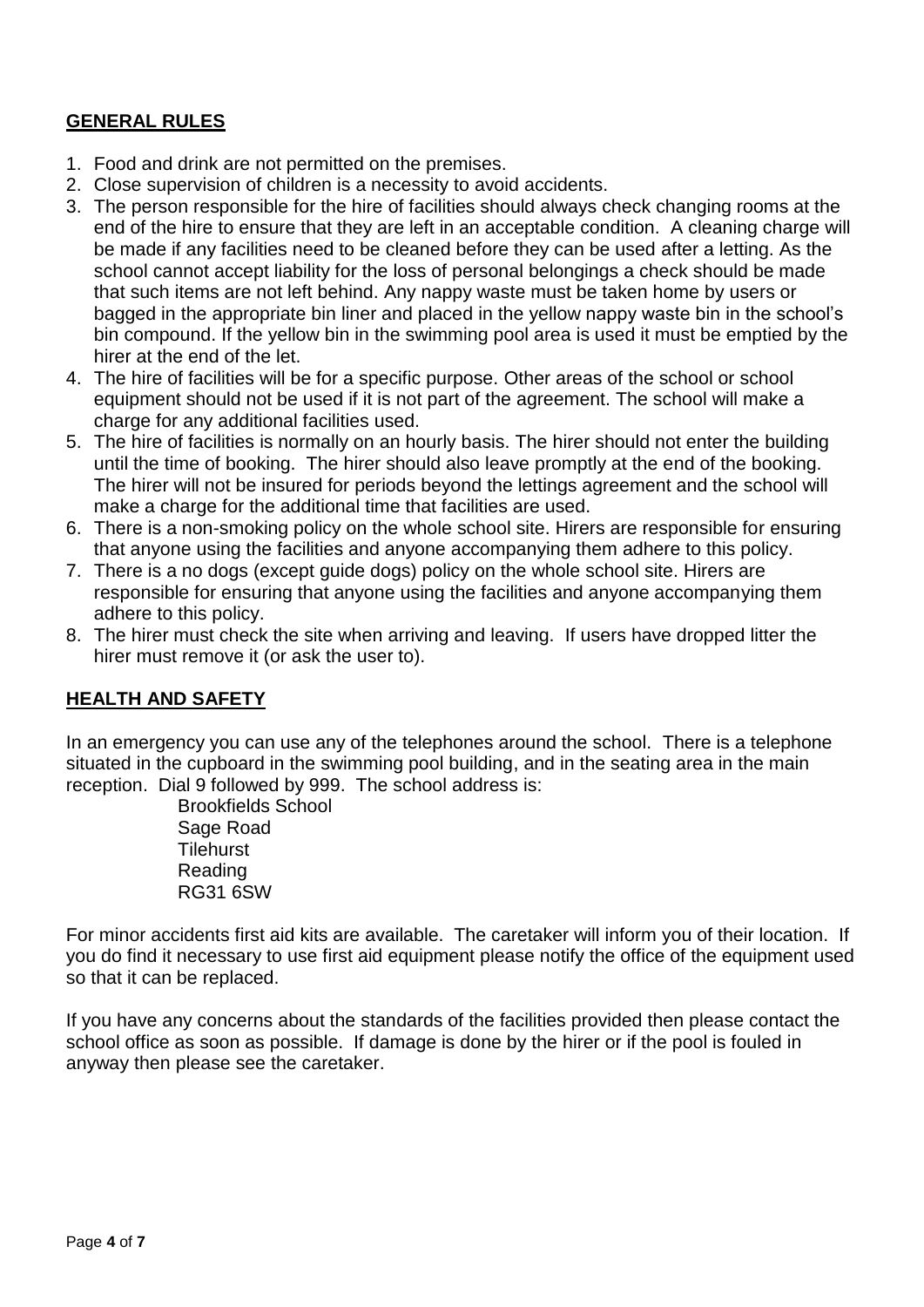#### RISK ASSESSMENTS

It is important that hirers consider the risks associated with using the school's facilities for their client group and have in place measures that will minimise potential risk. This is best achieved through risk assessments pertinent to the activity.

#### **Risk assessments should be completed/updated annually and handed into the school office before the school's facility is used. If you need help to complete these contact the school office.**

#### FIRE PROCEDURES

Users of the school's facilities need to be aware of evacuation procedures to be followed in the event of a fire. The school displays its own evacuation procedures and hirers are welcome to follow these, but note that fences and locked gates may not always allow access to the usual school muster points. However, there is a requirement that all hirers make their client group aware of the procedures and carry out regular practice evacuations. When these take place the office should be notified so that a record can be kept. Hirers need to inform the office of the procedures that they intend to follow. If different from the school then they should provide a copy to the office.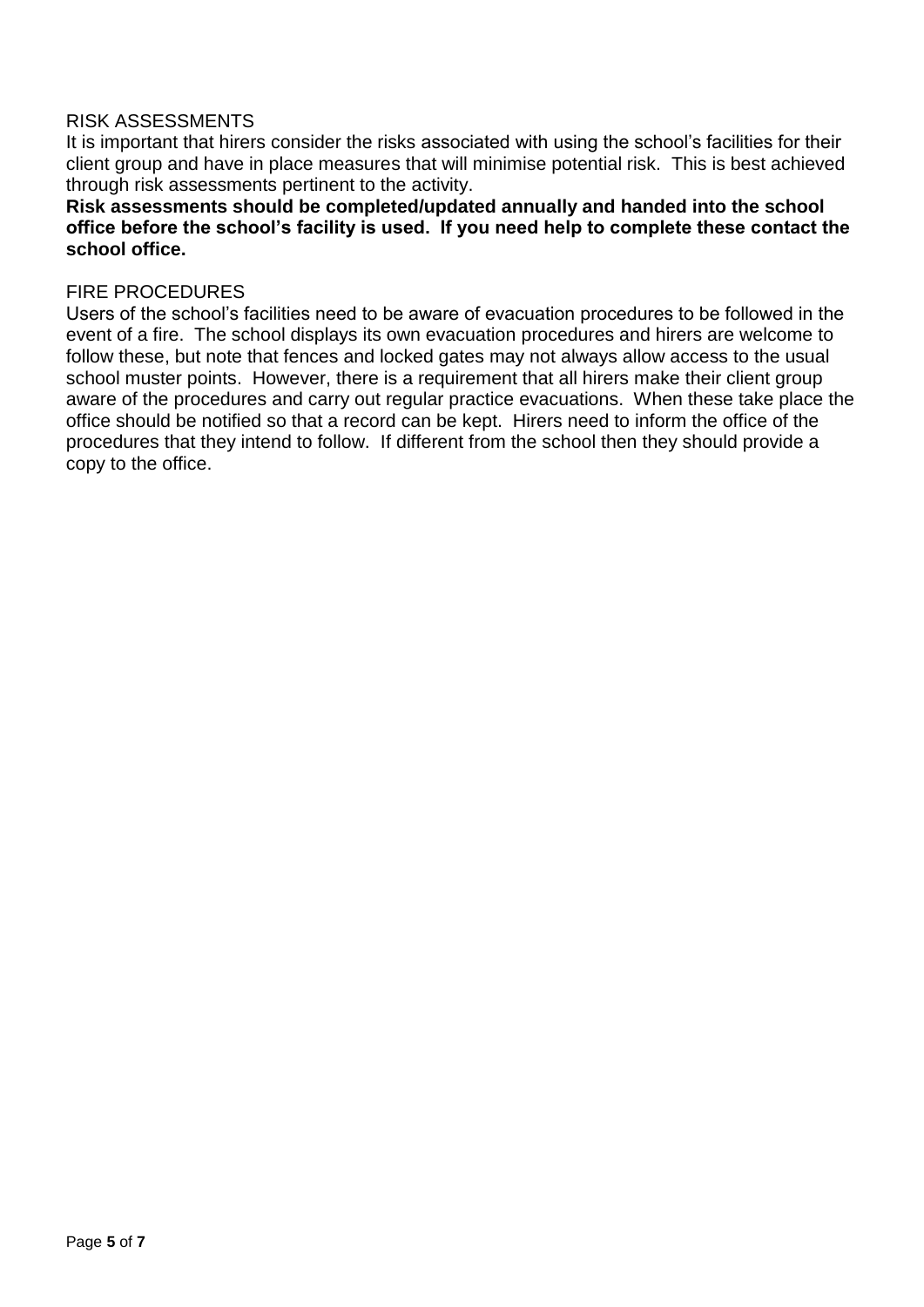# **APPENDIX 2 - SCALE OF CHARGES**

The school Governors will meet at least annually to determine the scale of charges for the coming year. Where changes are deemed to be necessary twenty-eight days notice will be given to our regular users.

Charges for the coming year will normally take effect from 1<sup>st</sup> April each year.

## **Rates from 1st April 2018**

#### Swimming Pool

| a) Regular commercial users outside school hours<br>b) Regular community users outside school hours                               | £36.50 per hour<br>£31.50 per hour |
|-----------------------------------------------------------------------------------------------------------------------------------|------------------------------------|
| <u>Hall</u>                                                                                                                       |                                    |
| a) Regular commercial users outside school hours<br>b) Regular community users outside school hours                               | £26 per hour<br>£21 per hour       |
| <b>Playing Field</b><br>Regular commercial users outside school hours<br>a)<br>Regular community users outside school hours<br>b) | £22 per hour<br>£16.50 per hour    |
| MUGA                                                                                                                              |                                    |

| .                 |                                                                 |
|-------------------|-----------------------------------------------------------------|
| a) Community Use  | £30 per hour plus £6 per hour for floodlights (operational from |
|                   | October half-term to Easter holidays)                           |
| b) Commercial Use | £35 per hour plus £6 per hour for floodlights (operational from |
|                   | October half-term to Easter holidays)                           |

#### Notes:

- 1. The rate charged for other types of use or for one-off users will be at the discretion of the Headteacher and will generally be at a significantly higher rate. Such lettings will be subject to VAT as appropriate.
- 2. Users must provide details of their own insurance.
- 3. Additional cleaning charges will be as charged by our cleaning contractor. The current rate is £11.00 per hour + VAT.
- 4. Community users running activities where at least 50% of the participants are Brookfields School pupils will be offered up to 2 hours free use of the above facilities per week. Any additional cleaning or caretaking charges will be payable. Commercial users may be offered the same concession at the discretion of the Headteacher; this will usually be allowed if the concession will benefit Brookfields pupils rather than the commercial user.
- 5. Community users running activities where at least 50% of the participants are Brookfields School staff will be offered up to 2 hours free use of the above facilities per week. Any additional cleaning or caretaking charges will be payable. Commercial users may be offered the same concession at the discretion of the Headteacher; this will usually be allowed if the concession will benefit Brookfields staff rather than the commercial user.